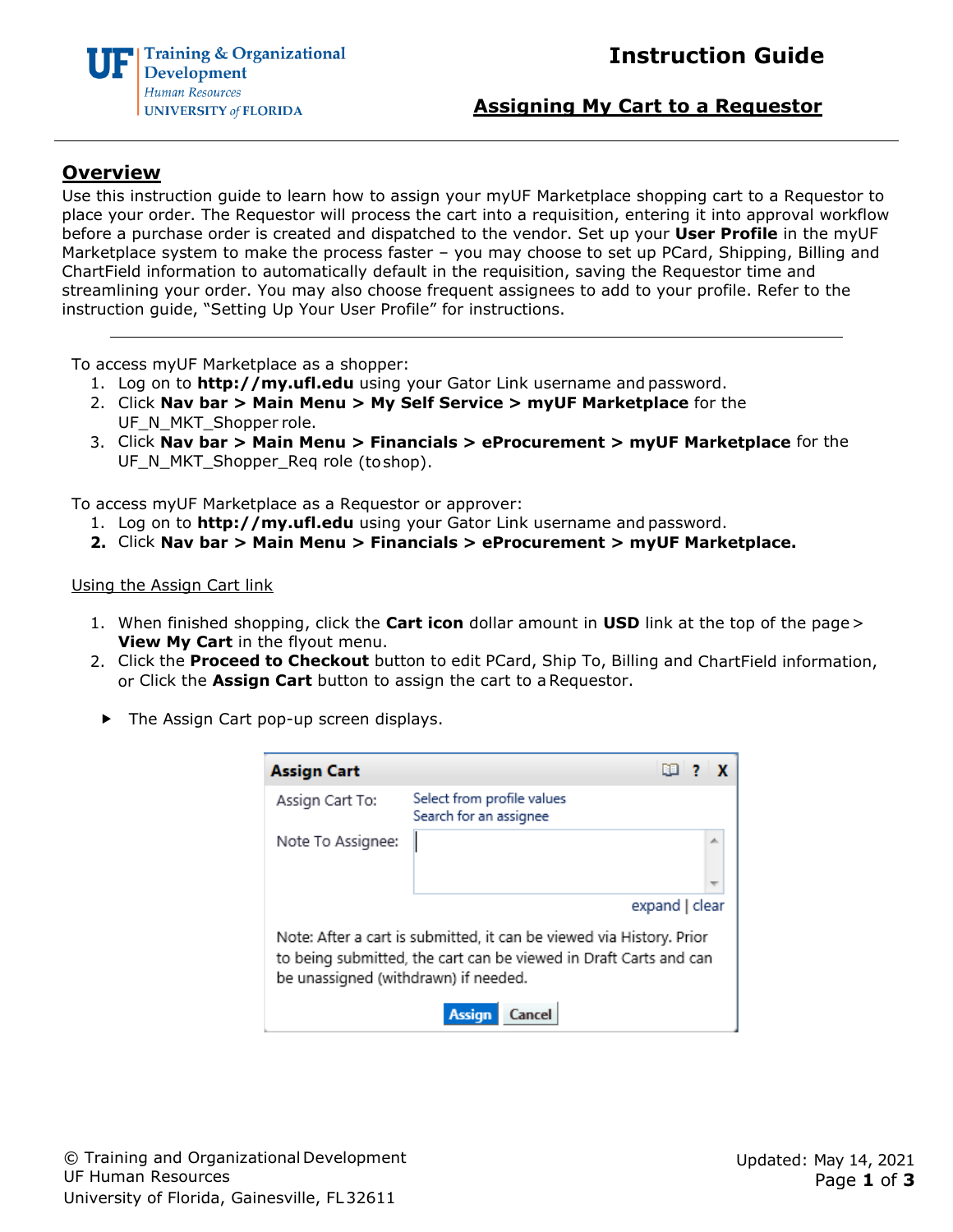



## **Assigning My Cart to a Requestor**

#### Selecting a Requestor

1. The cart will be assigned to the name listed by **Assign Cart To:** or use the dropdown tofind requestors saved in your Profile and select one, or click the **Search for an Assignee** link to find and select a Requestor.

> User Tip: If you assign the cart to someone outside your department, call or make arrangements first. The requisition will still route to financial approvers per **Dept ID** in the requisition's ChartFields.

- 2. Enter a note if needed in the **Note to Assignee** box.
- 3. Click the **Assign** button.

#### The Requisition

- 1. The Requestor may complete the requisition and enter Ship To, Bill To, ChartFields and other information.
- 2. Communicate with your Requestor and see if completing your **User Profile** will default these fields to make the process faster.
	- Your order will move quicker with this information already in the requisition for the Requestor.
- 3. The Requestor may decide to return the cart to you for additional information.
	- Sign up to be notified by e-mail in the **UserProfile.**
		- Select the e-mail option: "Cart PR rejected/returned".
		- For more information, please see the instruction guide "Setting Up Your User Profile".
- **4.** Retrieve the returned cart: click the **Cart icon** on the left-hand menu, then **My Carts and Orders**, then **View Carts**.
- 5. Shopping carts that have been returned will have a round green arrow next to it to designate returned.

| ñ            |                        | <i>my</i> uf market     |                                                                                                               |                | Gator Shopper ▼                |  | $\begin{array}{ccc}\n\bigstar & \vert\blacksquare & \blacktriangle^{14}\n\end{array} \rightleftharpoons 0.00 \text{ USD}\n\end{array}$ | Search (Alt+O)    |                           | Q |
|--------------|------------------------|-------------------------|---------------------------------------------------------------------------------------------------------------|----------------|--------------------------------|--|----------------------------------------------------------------------------------------------------------------------------------------|-------------------|---------------------------|---|
| Þ            |                        |                         | Shop > My Carts and Orders > View Carts $\blacktriangledown$ > Draft Carts $\blacktriangledown$ > Draft Carts |                |                                |  |                                                                                                                                        |                   |                           |   |
| O            | <b>Cart Management</b> |                         |                                                                                                               |                |                                |  |                                                                                                                                        |                   | Create Cart               |   |
| $\mathbb{Z}$ | <b>Draft Carts</b>     |                         |                                                                                                               |                |                                |  |                                                                                                                                        |                   |                           |   |
| $\mathbf{L}$ | > Filter Draft Carts   |                         |                                                                                                               |                |                                |  |                                                                                                                                        |                   |                           |   |
|              | Type $\triangle$       | Cart Number $\triangle$ | Shopping Cart Name $\triangle$                                                                                | Date Created ▲ | <b>Cart Description</b>        |  |                                                                                                                                        | Total $\triangle$ | <b>Action</b>             |   |
|              | Normal <sup>2</sup>    | 1802840                 | 2017-03-20 ufshopper                                                                                          | 3/20/2017      | UFDSP00011361 UF Health J/2924 |  |                                                                                                                                        | 55.00 USD         | View $\blacktriangledown$ |   |